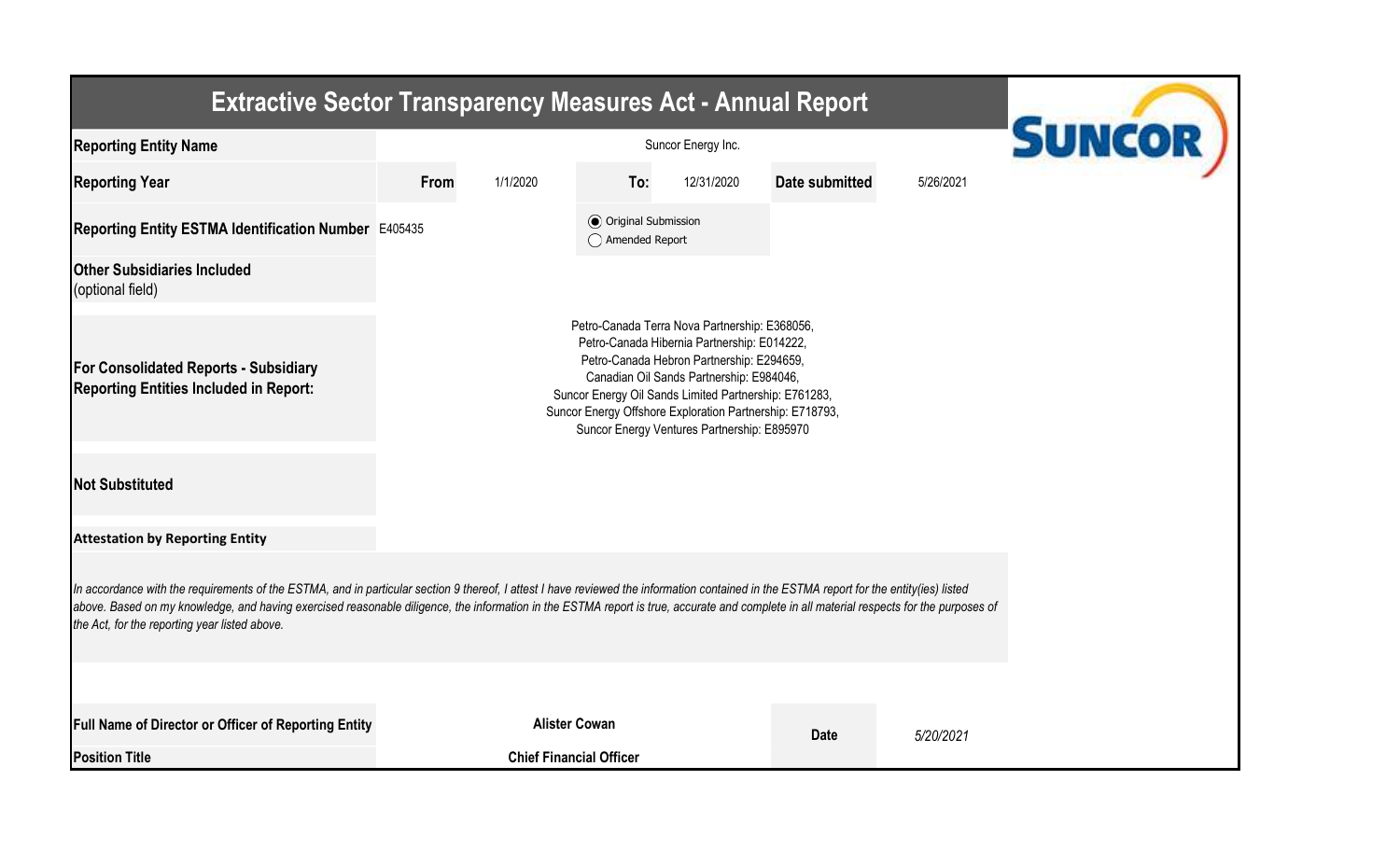| Extractive Sector Transparency Measures Act Annual Report     |                                                                                                                                                                                                                                                                                                                                                           |                                                                                 |                          |            |                          |                                   |                          |                          |                                                  |                                      |                                                                                                                                                                                                                                                                                                                                                                                                       |
|---------------------------------------------------------------|-----------------------------------------------------------------------------------------------------------------------------------------------------------------------------------------------------------------------------------------------------------------------------------------------------------------------------------------------------------|---------------------------------------------------------------------------------|--------------------------|------------|--------------------------|-----------------------------------|--------------------------|--------------------------|--------------------------------------------------|--------------------------------------|-------------------------------------------------------------------------------------------------------------------------------------------------------------------------------------------------------------------------------------------------------------------------------------------------------------------------------------------------------------------------------------------------------|
| <b>Reporting Year</b>                                         | From:                                                                                                                                                                                                                                                                                                                                                     | 1/1/2020                                                                        | To:                      | 12/31/2020 |                          |                                   |                          |                          |                                                  |                                      |                                                                                                                                                                                                                                                                                                                                                                                                       |
| <b>Reporting Entity Name</b>                                  |                                                                                                                                                                                                                                                                                                                                                           | Suncor Energy Inc.                                                              |                          |            |                          | <b>Currency of the</b><br>Report  | CAD                      |                          |                                                  |                                      |                                                                                                                                                                                                                                                                                                                                                                                                       |
| <b>Reporting Entity ESTMA</b><br><b>Identification Number</b> |                                                                                                                                                                                                                                                                                                                                                           | E405435                                                                         |                          |            |                          |                                   |                          |                          |                                                  |                                      |                                                                                                                                                                                                                                                                                                                                                                                                       |
| <b>Subsidiary Reporting Entities (if</b><br>necessary)        | Petro-Canada Terra Nova Partnership: E368056,<br>Petro-Canada Hibernia Partnership: E014222,<br>Petro-Canada Hebron Partnership: E294659.<br>Canadian Oil Sands Partnership: E984046,<br>Suncor Energy Oil Sands Limited Partnership: E761283,<br>Suncor Energy Offshore Exploration Partnership: E718793,<br>Suncor Energy Ventures Partnership: E895970 |                                                                                 |                          |            |                          |                                   |                          |                          |                                                  |                                      |                                                                                                                                                                                                                                                                                                                                                                                                       |
| <b>Payments by Payee</b>                                      |                                                                                                                                                                                                                                                                                                                                                           |                                                                                 |                          |            |                          |                                   |                          |                          |                                                  |                                      |                                                                                                                                                                                                                                                                                                                                                                                                       |
| Country                                                       | Payee Name                                                                                                                                                                                                                                                                                                                                                | Departments, Agency, etc<br>within Payee that Received<br>Payments <sup>2</sup> | <b>Taxes</b>             | Royalties  | Fees                     | Production<br><b>Entitlements</b> | <b>Bonuses</b>           | <b>Dividends</b>         | Infrastructure<br>Improvement<br><b>Payments</b> | <b>Total Amount paid</b><br>to Payee | <b>Notes</b>                                                                                                                                                                                                                                                                                                                                                                                          |
| Canada                                                        | Government of Canada                                                                                                                                                                                                                                                                                                                                      |                                                                                 | 584,240,000              | 69,710,000 | 780,000                  |                                   |                          |                          |                                                  | 654,730,000                          | Includes royalties that are remitted directly to the Canadian federal government that are then sent to the Government<br>of Newfoundland and Labrador for the Terra Nova, White Rose, Hebron and Hibernia Extension projects.                                                                                                                                                                         |
| Canada                                                        | Canada Newfoundland and Labrador Offshore Petroleum<br>Board                                                                                                                                                                                                                                                                                              |                                                                                 |                          |            | 4,550,000                |                                   |                          |                          |                                                  | 4,550,000                            |                                                                                                                                                                                                                                                                                                                                                                                                       |
| Canada - Alberta                                              | Athabasca Chipewyan First Nation                                                                                                                                                                                                                                                                                                                          |                                                                                 |                          |            | 4,960,000                |                                   |                          |                          |                                                  | 4,960,000                            |                                                                                                                                                                                                                                                                                                                                                                                                       |
| Canada -Alberta                                               | Fort Chipewyan Metis Local 125                                                                                                                                                                                                                                                                                                                            |                                                                                 | $\ddot{\phantom{0}}$     | $\sim$     | 1,650,000                |                                   |                          | $\overline{a}$           | $\sim$                                           | 1,650,000                            |                                                                                                                                                                                                                                                                                                                                                                                                       |
| Canada -Alberta                                               | Fort McKay First Nation                                                                                                                                                                                                                                                                                                                                   |                                                                                 |                          |            | 1,210,000                |                                   |                          |                          |                                                  | 1,210,000                            |                                                                                                                                                                                                                                                                                                                                                                                                       |
| Canada - Alberta                                              | Fort McKay Metis Community Association                                                                                                                                                                                                                                                                                                                    |                                                                                 |                          | $\sim$     | 2,550,000                |                                   | $\overline{\phantom{a}}$ | $\overline{\phantom{a}}$ |                                                  | 2,550,000                            |                                                                                                                                                                                                                                                                                                                                                                                                       |
| Canada -Alberta                                               | Fort McMurray #468 First Nation                                                                                                                                                                                                                                                                                                                           |                                                                                 |                          |            | 900,000                  | $\sim$                            | $\sim$                   | $\overline{a}$           | - 10                                             | 900,000                              |                                                                                                                                                                                                                                                                                                                                                                                                       |
| Canada -Alberta                                               | Fort McMurray Metis Local 1935                                                                                                                                                                                                                                                                                                                            |                                                                                 |                          | $\sim$     | 2.380.000                |                                   |                          |                          | $\sim$                                           | 2.380,000                            |                                                                                                                                                                                                                                                                                                                                                                                                       |
| Canada - Alberta                                              | Government of Alberta                                                                                                                                                                                                                                                                                                                                     |                                                                                 | 212,000,000              | 54,670,000 | 21,790,000               |                                   |                          |                          |                                                  | 288,460,000                          |                                                                                                                                                                                                                                                                                                                                                                                                       |
| Canada -Alberta                                               | Mikisew Cree First Nation                                                                                                                                                                                                                                                                                                                                 |                                                                                 |                          | ٠.         | 560,000                  | $\sim$                            | $\ddot{\phantom{1}}$     | $\overline{\phantom{a}}$ | $\sim$                                           | 560,000                              |                                                                                                                                                                                                                                                                                                                                                                                                       |
| Canada -Alberta                                               | Municipality of Wood Buffalo (Alberta)                                                                                                                                                                                                                                                                                                                    |                                                                                 | 49.220.000               |            | 170,000                  |                                   |                          |                          |                                                  | 49.390.000                           |                                                                                                                                                                                                                                                                                                                                                                                                       |
| Canada - Alberta                                              | Chipewyan Prairie First Nation                                                                                                                                                                                                                                                                                                                            |                                                                                 | $\overline{\phantom{a}}$ | $\sim$     | 1,150,000                | $\sim$                            | $\overline{\phantom{a}}$ | $\overline{\phantom{a}}$ | $\sim$                                           | 1,150,000                            |                                                                                                                                                                                                                                                                                                                                                                                                       |
| Canada -Alberta                                               | Willow Lake Metis Association                                                                                                                                                                                                                                                                                                                             |                                                                                 |                          |            | 280,000                  |                                   |                          |                          |                                                  | 280,000                              |                                                                                                                                                                                                                                                                                                                                                                                                       |
| Canada - Alberta                                              | Conklin Metis Local #193                                                                                                                                                                                                                                                                                                                                  |                                                                                 |                          |            | 430,000                  |                                   |                          |                          |                                                  | 430,000                              |                                                                                                                                                                                                                                                                                                                                                                                                       |
| Canada -Newfoundland and Labrador                             | Government of Newfoundland and Labrador                                                                                                                                                                                                                                                                                                                   |                                                                                 |                          | 85,670,000 | ٠                        |                                   |                          | ٠                        | $\sim$                                           |                                      | 85,670,000 Includes royalties paid in relation to the Hibernia Base project.                                                                                                                                                                                                                                                                                                                          |
| Canada -Quebec                                                | Government of Quebec                                                                                                                                                                                                                                                                                                                                      |                                                                                 | 22,800,000               |            | $\overline{\phantom{a}}$ |                                   |                          |                          |                                                  | 22,800,000                           |                                                                                                                                                                                                                                                                                                                                                                                                       |
| Libya                                                         | Government of Libya                                                                                                                                                                                                                                                                                                                                       | National Oil Corporation                                                        |                          | 50,000,000 | ٠                        |                                   | 1,990,000                |                          |                                                  | 51.990.000                           | Bonuses include social development payments as required by certain Exploration and Production Sharing Agreements<br>in Libya. Taxes & Royalties taken in kind and converted to cash basis using the same methodology (fair market value)<br>as Suncor Energy Inc.'s 2020 consolidated financial statements.<br>Translated using the financial year average foreign exchange rates: 1 USD: 1.3413 CAD. |
| Norway                                                        | Government of Norway                                                                                                                                                                                                                                                                                                                                      |                                                                                 | $\sim$                   | $\sim$     | 130,000                  | $\sim$                            | $\sim$                   | $\sim$                   | $\sim$                                           |                                      | 130,000 Translated using the financial year average foreign exchange rate: 1 NOK: 0.1426 CAD.                                                                                                                                                                                                                                                                                                         |
| United Kingdom of Great Britain and<br>Northern Ireland       | Her Majesty's Government of the United Kingdom of Great<br>Britain and Northern Ireland                                                                                                                                                                                                                                                                   | Her Majesty's Revenue and<br>Customs Cumbernauld                                | 183,240,000              |            | $\sim$                   | $\sim$                            | $\sim$                   | $\sim$                   | $\sim$                                           |                                      | 183,240,000 Translated using the financial year average foreign exchange rate: 1 GBP : 1.7206 CAD.                                                                                                                                                                                                                                                                                                    |
| <b>Additional Notes:</b>                                      | - All payments are reported in Canadian dollars.<br>- All amounts have been rounded to the nearest \$10,000 CAD.                                                                                                                                                                                                                                          |                                                                                 |                          |            |                          |                                   |                          |                          |                                                  |                                      |                                                                                                                                                                                                                                                                                                                                                                                                       |